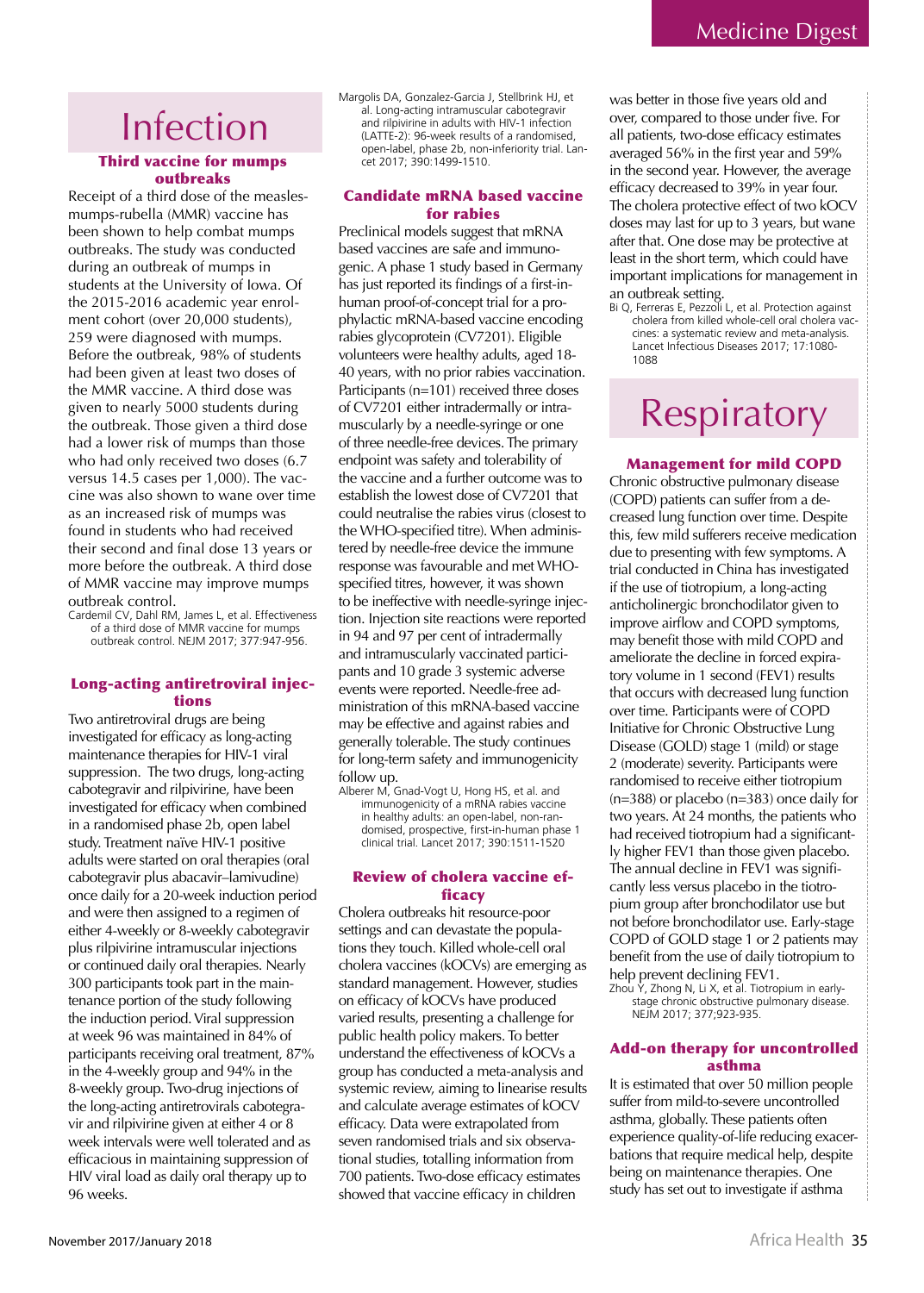might better be controlled with the use of add-on macrolide antibiotic therapy to patients on concurrent maintenance treatment of inhaled corticosteroid and long-acting bronchodilator. Participants on the above maintenance therapy were randomly assigned to receive either additional oral azithromycin (n=213) or placebo  $(n=207)$  three times a week up to 48 weeks. By the end of the trial the treatment group given Azithromycin experienced a significantly lower rate of asthma exacerbations and an improved asthma-related quality of life compared to the placebo group. It was also found that diarrhoea was significantly more common in azithromycin receiving patients versus placebo. Oral azithromycin given to mildto-severe uncontrolled asthmatics as an add-on therapy to maintenance treatment can help improve symptoms.

Gibson PG, Yang IA, Upham JW, et al. Effect of azithromycin on asthma exacerbations and quality of life in adults with persistent uncontrolled asthma (AMAZES): a randomised. double-blind, placebo-controlled trial. Lancet 2017: 390: 659-668

#### **Biomarker for COPD progres**sion

Respiratory airway mucins are implicated in the poor transport of mucus seen in sufferers of COPD. The use of respiratory airway mucin concentration as a biomarker of COPD has been investigated. It was theorised that high mucin concentrations may be implicated in the disease progression of chronic bronchitis, a feature of COPD sufferers. The study looked at total mucin concentrations in over 900 COPD sufferers. Mucin concentrations were highest in severe COPD participants who were current or former smokers versus controls with no history of smoking and were higher again in participants with a history of two or more COPD exacerbations per year. The researchers concluded that airway mucin concentration could be a potential candidate for a diagnostic biomarker and therapeutic target of chronic bronchitis in COPD sufferers.

Kesimer M, Ford AA, Ceppe A, et al. Airway mucin concentration as a marker of chronic bronchitis. NEJM 2017; 377:911-922.

#### Chronic cough in idiopathic pulmonary fibrosis

Idiopathic pulmonary fibrosis (IPF) is a progressive condition that critically reduces length of life. Eighty percent of those with IPF suffer from a debilitating cough that is not often responsive to medical therapies. A phase 2 trial has investigated the safety and efficacy of nebuliser-administered PA101, a formulation of sodium cromoglicate. Two patient groups were included, IPF patients with chronic cough  $(n=24)$  and patients with chronic idiopathic cough (CIC) (n=27). The randomised, double-blind, placebocontrolled trial ran in centres across the UK and the Netherlands. Participants were given 3 doses of drug or placebo via oral inhalation for 2 weeks, followed by a 2 week wash out period and then 2 weeks of treatment in the opposite arm of the study. In patients with IPF, PA101 was effective in reducing frequency of daytime coughing by 31% compared to placebo. However, PA101 was not effective in CIC. The therapy was well tolerated among both patient groups. The researchers suggested that PA101 may work against coughs in an IPF-disease specific manner, warranting further investigation.

Birring SS, Wijsenbeek MS, Agrawal S, et al. A novel formulation of inhaled sodium cromoglicate (PA101) in idiopathic pulmonary fibrosis and chronic cough: a randomised, double-blind, proof-of-concept, phase 2 trial. Lancet Resp Med 2017; 5:806-815

# Obs & Gynae

#### **Post-caesarean infection in** obese women

As the incidence of obesity rises it is becoming increasingly important for medical practice to adapt in order to minimise the risks associated with obesity. Obese women are known to have an increased risk of post-caesarean surgical site infection (SSI). A group of researchers in Ohio, USA have investigated whether the use of prophylactic postpartum antibiotics, given with usual preoperative cephalosporin prophylaxis helps combat SSI incidence in obese women following caesarean delivery. In this double-blind trial 403 participants were randomly assigned to receive standard preoperative antibiotic prophylaxis of cephalosporin and either oral cephalexin and metronidazole  $(n=202)$  or placebo  $(n=201)$  every 8 hours for 48 hours following caesarean delivery. At 30 days' post caesarean, the rate of SSI in the postpartum antibiotic group was 6% compared to 15% in the women given placebo. No serious adverse events were reported in either group. Standard preoperative antibiotic prophylaxis may be more effective when combined with 48-hours of postoperative oral cephalexin and metronidazole for protection against surgical site infection in obese women undergoing caesarean. Valent AM, DeArmond C, Houston JM, et al. Effect

of post-caesarean delivery oral cephalexin and metronidazole on surgical site infection among obese women: A randomized clinical trial. JAMA 2017:318(11):1026-1034. doi:10.1001/jama.2017.10567

#### **Breastfeeding and endometrio**sis

Endometriosis is a chronic disorder that can place a huge burden on the wellbeing of those affected. It is theorised that breastfeeding may be protective against endometriosis due to the low oestrogen environment. Otherwise, oestrogen presence can stimulate maintenance and growth of endometriosis lesions. A prospective cohort study set out to investigate this possible link in a study involving over 7,000 women with a history of one or more pregnancies. Breast feeding duration total, exclusive breast feeding, and postpartum amenorrhea were reported. The main outcome of the study was laparoscopically confirmed endometriosis. Women who reported a total lifetime duration of breastfeeding at less than one month were found to have an incidence of endometriosis at 453 cases per 100,000 person years versus 184 cases per 100,000 when breastfeeding for a lifetime total of  $\geq$  36 months. Duration of total and exclusive breastfeeding were significantly associated with a decreased risk of endometriosis. It is likely this link is due to postpartum amenorrhea and other factors. This highlights a potentially beneficial modifiable behaviour for pregnant women that could moderate risk for endometriosis.

Farland LV, Eliassen AH, Tamimi RM, et al. History of breast feeding and risk of incident endometriosis: prospective cohort study. BMJ 2017; 358:j3778

#### **Interventions for gestational** weight gain

Obesity and excessive weight gain in pregnancy can have negative outcomes for mother and child, both during pregnancy and in later life. This is emerging as a real problem, especially when considering that estimates predict half of all women of childbearing age are overweight or obese. A systematic review and metaanalysis has been conducted to assess effects of dietary and physical interventions on pregnancy outcomes, in particular, gestational weight gain and maternal and offspring outcomes. Data from over 12,500 women from 36 randomised trials was included in the analysis. Intervention groups did result in a lower gestational weight gain than control groups. The study could not find a significant reduction in odds of adverse neonatal and maternal outcomes with diet and physical based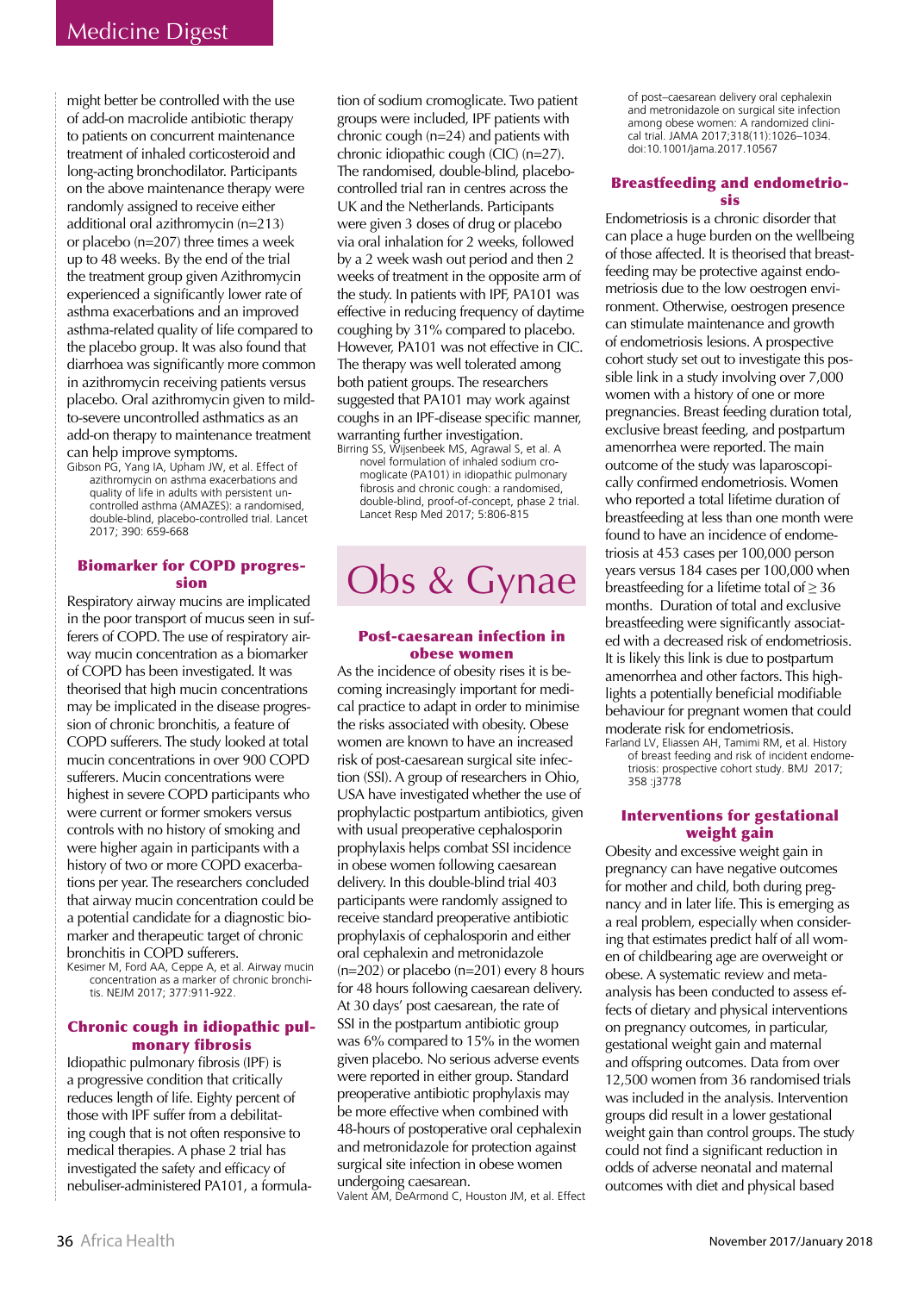interventions. Data from 32 of the studies showed strong evidence supporting the effect of interventions in reducing the odds of pregnant woman needing a caesarean section for delivery. Dietary and physical interventions during pregnancy can help reduce weight gain in pregnancy. International Weight Management in Pregnancy

(i-WIP) Collaborative Group. Effect of diet and physical activity based interventions in pregnancy on gestational weight gain and pregnancy outcomes: meta-analysis of individual participant data from randomised trials. BMJ 2017; 358: 3119

#### **Postpartum depression**

One of the most common postnatal complications is postpartum depression (PPD), affecting 5-15% of all women following childbirth. There are long term impacts of PPD that can influence both the mother's risk of long term depression and the child's development. A research group has carried out a study to estimate the incidence of postpartum affective disorder (AD), duration of treatment, and rate of subsequent postpartum AD in women with no prior psychiatric history. The study was conducted using a cohort of women taken from Danish national registers and included over 457,000 women who prior to their firstborn child had no psychiatric medication or hospital contact history. Postpartum AD occurred with 0.6% of births. For those women affected, 28% of women were still on treatment one year after treatment initiation and 5% at 4 years. Women with PPD and psychiatric hospital contact following their first birth had a 46 times higher rate of a recurrent episode following a second birth, and those who were given antidepressants for PPD had a 26 times higher rate than women with no postpartum AD history. Rasmussen M-LH, Strøm M, Wohlfahrt J, et al. (2017) Risk, treatment duration, and recurrence risk of postpartum affective disorder in women with no prior psychiatric history: A population-based cohort study. PLoS Med 14(9): e1002392. https://doi. org/10.1371/journal.pmed.1002392

#### **Pregnancy outcomes with** dengue

Dengue is a mosquito transmitted disease with a high morbidity, mortality and economic burden. Over recent years it has had a huge impact on Brazil with over 5,000 deaths since 2002. There are increasing rates of infection among infant, elderly and pregnant groups. However, few studies have monitored the impact of dengue in pregnancy on foetal outcomes. With this is mind, a group has looked at birth outcomes among pregnant women

in Brazil who had a symptomatic dengue infection during pregnancy between 2007 and 2013 via a retrospective observational cohort study. Data were taken from 3,898 dengue-positive women, 3,100 denguenegative women, and 3,800 newborn babies (taken from a reference population). Birthweight did not seem to differ between groups. Across all groups, the prevalence of congenital malformations was lower than one percent. After adjusting for cofounders, analysis showed that risk of preterm birth was higher in women who were positive for dengue versus the non-dengue group.

Nascimento LB, Sigueira CM, Coelho GE, et al. Symptomatic dengue infection during preg-<br>nancy and livebirth outcomes in Brazil, 2007– 13: a retrospective observational cohort study. Lancet Infectious Diseases 2017. 17:949-956.

### Paediatrics

#### **Biomarker for antibiotic therapy** guidance

In high income countries, the prevalence of early-onset sepsis in late-preterm and term neonates is confirmed, at most, in 0.1% of infants. Despite this, up to 7% of infants are given antibiotics for suspected early-onset sepsis in the first three days of life. Procalcitonin is one of the most competent biomarkers of severe bacterial infections in neonates. A randomised trial conducted across Dutch, Swiss, Canadian and Czech hospitals has investigated if the use of a procalcitonin-guided decision making strategy could help reduce the frequency and duration at which such neonates are given antibiotics. Over 1,700 eligible neonates were enrolled in the study and randomised to receive either procalcitonin-guided therapy (n=866) or standard therapy (n=844). Duration of antibiotic therapy was significantly reduced in the group whose care was guided by procalcitonin. Further outcomes of noninferiority for re-infection or death could not be assessed due to the low occurrence and absence of these, respectively. For infants with suspected early-onset sepsis a procalcitonin-guided decision making approach was superior to the standard care in reducing potentially unnecessary antibiotic therapy.

Stocker M, van Herk W, el Helou Salhab, et al. Procalcitonin-guided decision making for duration of antibiotic therapy in neonates with suspected early-onset sepsis: a multicentre, randomised controlled trial (NeoPIns). Lancet 2017; 390:871-881

**Childhood inflammatory bowel** disease and cancer

It is well-documented that inflammatory bowel disease (IBD) is a risk factor for the development of cancers, particularly gastrointestinal. However, much of the research that has informed us on this area has been conducted using patients with adult-onset IBD. There is an increasing prevalence of paediatric Crohn's, this combined with the fact that there have been changes to bowel disease management over the years, warrants further investigation into the prevalence and impact of childhood-onset IBD. Data were taken from a Swedish national patient register and 9405 cases of childhood onset IBD (<18 years) were included and matched to over 92,000 comparators. After an average follow-up of 27 years, 3.3 per 1,000 person years with childhood-onset IBD developed primary cancers, compared to 1.5 per 1000 person years in the matched controls. Those with childhood-onset ulcerative colitis and Crohn's disease had hazard ratios of 2.6 and 1.7, respectively, for any cancer. The relative risk for gastrointestinal cancers for those with IBD was 18. The risk of cancer following childhood-onset IBD has not declined over time

Olén O, Askling J, Sachs MC, Frumento P, NeoviusM, Smedby KE et al. Childhood onset inflammatory bowel disease and risk of cancer: a Swedish nationwide cohort study 1964-2014. BMJ 2017; 358 :j3951

#### **Acute kidney injury**

Combination antibiotic therapy is a common management strategy for hospitalised children when battling serious infection. For adults, combination therapy of intravenous (IV) vancomycin plus piperacillin sodium/tazobactam sodium is associated with a higher risk of acute kidney injury (AKI) versus combination therapy of vancomycin plus one other ß-lactam antibiotic. Researchers now want to establish if this combination is safe in children by investigating the risk of AKI. The retrospective cohort study included children aged between 6 months and 18 years  $(n=1915)$ given IV vancomycin plus one other antipseudomonal ß-lactam combination therapy during a hospitalisation period of 3 or more days. The particular combination of IV vancomycin plus piperacillin/ tazobactam was associated with higher odds of children developing AKI versus vancomycin plus one other antipseudomonal ß-lactam combination. Vancomycin combination therapy with piperacillin/ tazobactam, given intravenously, may increase risk of acute kidney injury in hospitalised children. The researchers recommend that paediatricians be cautious